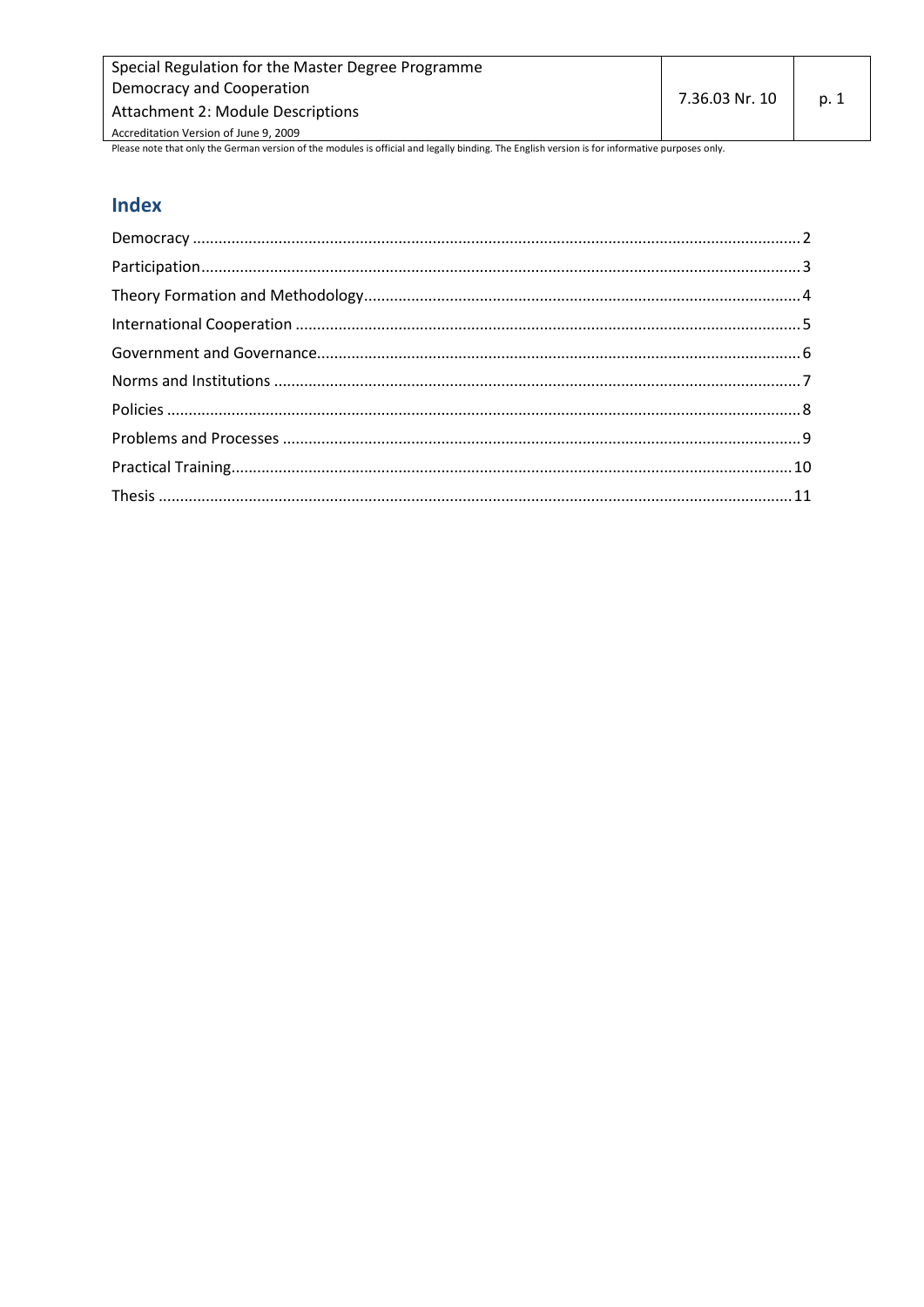Attachment 2: Module Descriptions

Accreditation Version of June 9, 2009

<span id="page-1-0"></span>Please note that only the German version of the modules is official and legally binding. The English version is for informative purposes only.

| 03-MA DC-B-1                                  | <b>Democracy</b>                                                                                                                                                                                                                                                                                                                                                                                                                                                                                                                                                                                                                                                                         |            | $1st$ sem. | <b>10 CP</b> |
|-----------------------------------------------|------------------------------------------------------------------------------------------------------------------------------------------------------------------------------------------------------------------------------------------------------------------------------------------------------------------------------------------------------------------------------------------------------------------------------------------------------------------------------------------------------------------------------------------------------------------------------------------------------------------------------------------------------------------------------------------|------------|------------|--------------|
| Module                                        | Democracy                                                                                                                                                                                                                                                                                                                                                                                                                                                                                                                                                                                                                                                                                |            |            |              |
| Module code                                   | 03 - MA Democracy and Cooperation - Foundational study - Module 1                                                                                                                                                                                                                                                                                                                                                                                                                                                                                                                                                                                                                        |            |            |              |
| Faculty/Subject/Department                    | FB03 / Institute for Political Science                                                                                                                                                                                                                                                                                                                                                                                                                                                                                                                                                                                                                                                   |            |            |              |
| Associated degree<br>course(s)/Semester taken | MA Democracy and Cooperation / $1st$ semester                                                                                                                                                                                                                                                                                                                                                                                                                                                                                                                                                                                                                                            |            |            |              |
| Module coordinator                            | cf. German version                                                                                                                                                                                                                                                                                                                                                                                                                                                                                                                                                                                                                                                                       |            |            |              |
| Prerequisites                                 | None                                                                                                                                                                                                                                                                                                                                                                                                                                                                                                                                                                                                                                                                                     |            |            |              |
| Learning outcomes                             | Students will learn the most important theories of democracy in political science<br>and will be able to discuss them independently and competently as they apply to<br>current global challenges. They will become familiar with an overview of the key<br>areas of democratic theory. They will develop a structured understanding of areas<br>of their own political/social system within the context of global developments and<br>use this knowledge to conduct comparative analyses.                                                                                                                                                                                               |            |            |              |
| Module content                                | The lecture covers political institutions, figures, processes, and cultures within<br>democracies. Theories of democracy and issues facing democracies will be taught<br>using empirical, formal, and normative approaches. The seminar expands upon the<br>material from the lecture with a focus on the normative and institutional<br>dimensions of democracy from a global perspective, considering historical and<br>contemporary processes as well as democratic movements, structures of conflict<br>and cooperation at all levels of democratic decision-making, and problems<br>democracies face when dealing with market economies and cultural and/or<br>religious pluralism. |            |            |              |
| Form(s) of instruction                        | A1 Lecture series, A2 Seminar                                                                                                                                                                                                                                                                                                                                                                                                                                                                                                                                                                                                                                                            |            |            |              |
| Method of assessment                          | Module-component examination                                                                                                                                                                                                                                                                                                                                                                                                                                                                                                                                                                                                                                                             |            |            |              |
| Total workload in hours /<br>Credits          | $300 = 10$ ECTS credits                                                                                                                                                                                                                                                                                                                                                                                                                                                                                                                                                                                                                                                                  |            |            |              |
| Consisting of:<br>A Courses                   | A1 Lecture series                                                                                                                                                                                                                                                                                                                                                                                                                                                                                                                                                                                                                                                                        | A2 Seminar |            |              |
| Aa Contact hours                              | 15                                                                                                                                                                                                                                                                                                                                                                                                                                                                                                                                                                                                                                                                                       | 30         |            |              |
| Ab Preparation/revision                       | 90                                                                                                                                                                                                                                                                                                                                                                                                                                                                                                                                                                                                                                                                                       | 90         |            |              |
| <b>B</b> Independent work                     | 75 hours (further reading for the lecture and seminar; readings from a pre-<br>determined foundational reading list)                                                                                                                                                                                                                                                                                                                                                                                                                                                                                                                                                                     |            |            |              |
| C Final module examination                    | There are no examinations                                                                                                                                                                                                                                                                                                                                                                                                                                                                                                                                                                                                                                                                |            |            |              |
| Final mark                                    | In this module there will be no differentiated grading. The course workload (i.e.<br>participation, independent work) will determine the mark for the module.<br>Performance in the seminar, may be counted toward exam requirements; if this is<br>the case, notice will be given at the start of the semester.<br>The final module mark will not be part of a student's overall mark.                                                                                                                                                                                                                                                                                                  |            |            |              |
| Frequency, duration in                        | Annually, in the winter semester                                                                                                                                                                                                                                                                                                                                                                                                                                                                                                                                                                                                                                                         |            |            |              |
| semesters                                     | Duration: 1 semester                                                                                                                                                                                                                                                                                                                                                                                                                                                                                                                                                                                                                                                                     |            |            |              |
| Intake capacity                               | A1: open; A2: 30                                                                                                                                                                                                                                                                                                                                                                                                                                                                                                                                                                                                                                                                         |            |            |              |
| Language of instruction                       | German, English                                                                                                                                                                                                                                                                                                                                                                                                                                                                                                                                                                                                                                                                          |            |            |              |

**Module guidance** and required **literature:** see notice board **Date:** see course catalogue

7.36.03 Nr. 10  $\vert$  p. 2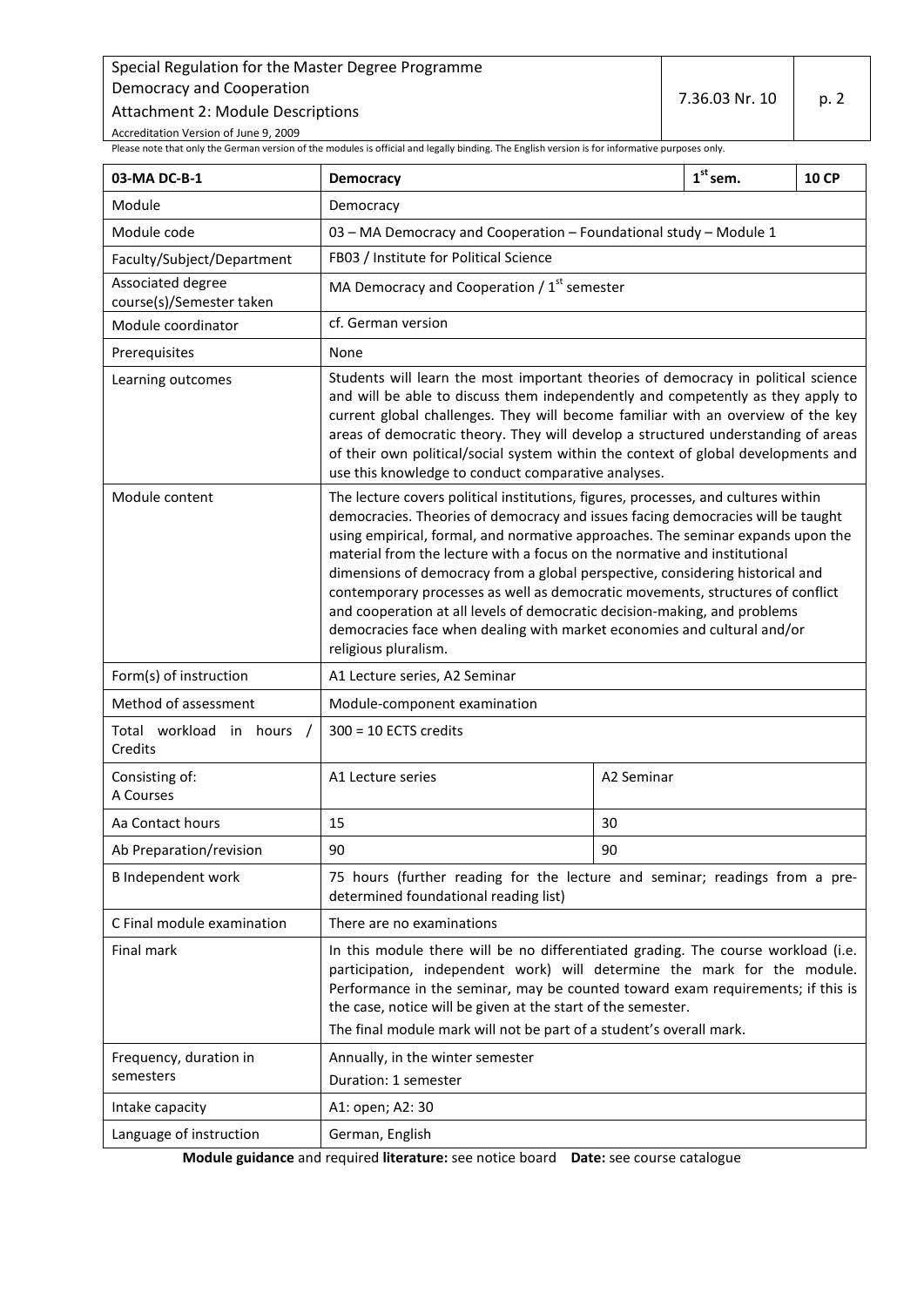Attachment 2: Module Descriptions

Accreditation Version of June 9, 2009

<span id="page-2-0"></span>Please note that only the German version of the modules is official and legally binding. The English version is for informative purposes only.

| 03-MA DC-B-2                                    | Participation                                                                                                                                                                                                                                                                                                                                                                                                                                                                                                                                                                                                                                |                                                                            | $1st$ sem. | <b>10 CP</b> |
|-------------------------------------------------|----------------------------------------------------------------------------------------------------------------------------------------------------------------------------------------------------------------------------------------------------------------------------------------------------------------------------------------------------------------------------------------------------------------------------------------------------------------------------------------------------------------------------------------------------------------------------------------------------------------------------------------------|----------------------------------------------------------------------------|------------|--------------|
| Module                                          | Participation                                                                                                                                                                                                                                                                                                                                                                                                                                                                                                                                                                                                                                |                                                                            |            |              |
| Module code                                     | 03 - MA Democracy and Cooperation - Foundational study - Module 2                                                                                                                                                                                                                                                                                                                                                                                                                                                                                                                                                                            |                                                                            |            |              |
| Faculty/Subject/Department                      | FB03 / Institute for Political Science                                                                                                                                                                                                                                                                                                                                                                                                                                                                                                                                                                                                       |                                                                            |            |              |
| Associated degree course(s) /<br>Semester taken | MA Democracy and Cooperation / $1st$ semester                                                                                                                                                                                                                                                                                                                                                                                                                                                                                                                                                                                                |                                                                            |            |              |
| Module coordinator                              | cf. German version                                                                                                                                                                                                                                                                                                                                                                                                                                                                                                                                                                                                                           |                                                                            |            |              |
| Prerequisites                                   | None                                                                                                                                                                                                                                                                                                                                                                                                                                                                                                                                                                                                                                         |                                                                            |            |              |
| Learning outcomes                               | Students will learn about the most important concepts of societal involvement (such as the<br>tension between participation and representation) and form an understanding of the historical<br>debates and contemporary areas in, forms of, opportunities for, and obstacles to societal<br>political participation. Students will learn to evaluate the significance of opportunities for civic<br>engagement in democratic societies. They will also learn to compare and analyse problems,<br>conflicts, prospects, and possibilities for cooperation within local, national, and transnational<br>democratic processes.                  |                                                                            |            |              |
| Module content                                  | The first seminar introduces students to the discipline by offering an overview of selected<br>areas in which opportunities for societal participation are especially relevant, e.g. conventional<br>and unconventional politics, professional and family work, engagement in civil society, and<br>education/knowledge. In addition, the seminar will cover theoretical concepts (citizenship,<br>inclusion and exclusion, input and output legitimation, the public and private spheres,<br>statehood, and trans-nationalisation) and empirical information (history of social movements,<br>electoral systems, parties, attitudes, etc.). |                                                                            |            |              |
|                                                 | The second seminar goes into greater depth in these areas with a theoretical focus, possibly in<br>relation to a specific political field, working with examples of the complexity of institutional<br>and societal structures and the network of political players.                                                                                                                                                                                                                                                                                                                                                                         |                                                                            |            |              |
| Form(s) of instruction                          | A1 Seminar I, A2 Seminar II                                                                                                                                                                                                                                                                                                                                                                                                                                                                                                                                                                                                                  |                                                                            |            |              |
| Method of assessment                            | Module-component examinations                                                                                                                                                                                                                                                                                                                                                                                                                                                                                                                                                                                                                |                                                                            |            |              |
| Total workload in hours                         | $300 = 10$ ECTS credits                                                                                                                                                                                                                                                                                                                                                                                                                                                                                                                                                                                                                      |                                                                            |            |              |
| Consisting of:<br>A Courses                     | A1 Seminar I                                                                                                                                                                                                                                                                                                                                                                                                                                                                                                                                                                                                                                 | A2 Seminar II                                                              |            |              |
| Aa Contact hours                                | 30                                                                                                                                                                                                                                                                                                                                                                                                                                                                                                                                                                                                                                           | 30                                                                         |            |              |
| Ab Preparation/revision                         | 30                                                                                                                                                                                                                                                                                                                                                                                                                                                                                                                                                                                                                                           | 30                                                                         |            |              |
| <b>B</b> Independent work                       | 180                                                                                                                                                                                                                                                                                                                                                                                                                                                                                                                                                                                                                                          |                                                                            |            |              |
| C Final module examination                      |                                                                                                                                                                                                                                                                                                                                                                                                                                                                                                                                                                                                                                              |                                                                            |            |              |
| Module-component<br>examinations                | Exam requirements and methods of assessment in the individual courses of the<br>module will be determined by the professors according to Special Policy §11 and will<br>be announced at the start of the semester.<br>Module-component retake examination: retake of any failed examination.<br>Module retake examination: written examination (minimum 90 minutes) or an oral                                                                                                                                                                                                                                                               |                                                                            |            |              |
| Final mark                                      | examination (minimum 30 minutes) covering material from the entire module.                                                                                                                                                                                                                                                                                                                                                                                                                                                                                                                                                                   |                                                                            |            |              |
| Frequency, Duration in<br>Semesters             |                                                                                                                                                                                                                                                                                                                                                                                                                                                                                                                                                                                                                                              | A1: 50%, A2: 50%<br>Annually, in the winter semester, Duration: 1 semester |            |              |
| Intake capacity                                 | A1: 30; A2: 30                                                                                                                                                                                                                                                                                                                                                                                                                                                                                                                                                                                                                               |                                                                            |            |              |
| Language of instruction                         | German, English                                                                                                                                                                                                                                                                                                                                                                                                                                                                                                                                                                                                                              |                                                                            |            |              |

**Module guidance** and required **literature:** see notice board **Date:** see course catalogue

7.36.03 Nr. 10  $\vert$  p. 3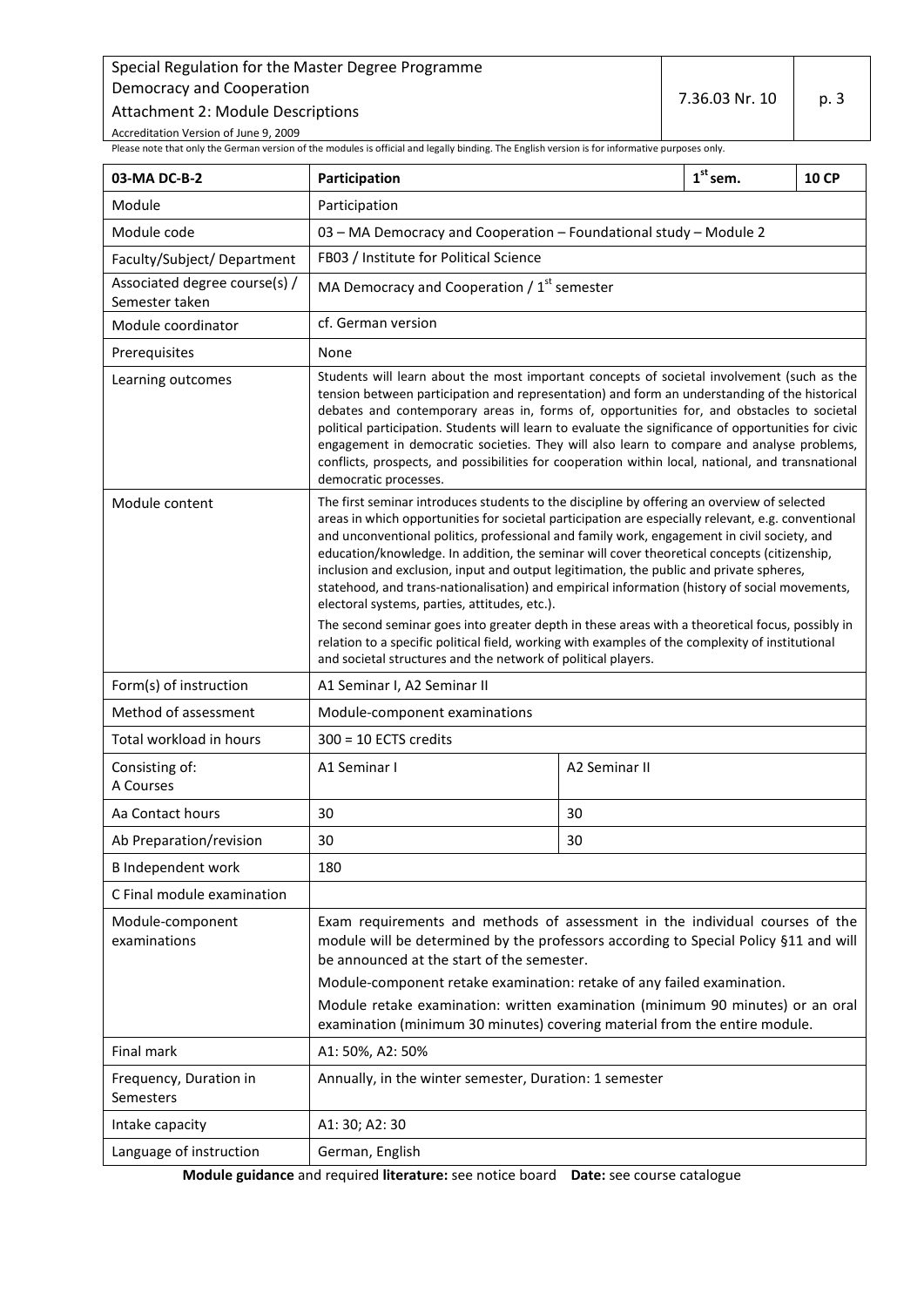Attachment 2: Module Descriptions

Accreditation Version of June 9, 2009

<span id="page-3-0"></span>Please note that only the German version of the modules is official and legally binding. The English version is for informative purposes only.

| 03-MA DC-B-3                                  | <b>Theory Formation and Methodology</b>                                                                                                                                                                                                                                                                                                                                                                                                                                                                                                                                                                                                                                                                                                                                                                                                                                                                                                                                                                                                                                                                                                                                                                                                                                                                                                                                                                                                                                                                                                                                                                                                    |                                               | $1st$ sem. | <b>10 CP</b> |
|-----------------------------------------------|--------------------------------------------------------------------------------------------------------------------------------------------------------------------------------------------------------------------------------------------------------------------------------------------------------------------------------------------------------------------------------------------------------------------------------------------------------------------------------------------------------------------------------------------------------------------------------------------------------------------------------------------------------------------------------------------------------------------------------------------------------------------------------------------------------------------------------------------------------------------------------------------------------------------------------------------------------------------------------------------------------------------------------------------------------------------------------------------------------------------------------------------------------------------------------------------------------------------------------------------------------------------------------------------------------------------------------------------------------------------------------------------------------------------------------------------------------------------------------------------------------------------------------------------------------------------------------------------------------------------------------------------|-----------------------------------------------|------------|--------------|
| Module                                        | Theory Formation / Empirical Social Research                                                                                                                                                                                                                                                                                                                                                                                                                                                                                                                                                                                                                                                                                                                                                                                                                                                                                                                                                                                                                                                                                                                                                                                                                                                                                                                                                                                                                                                                                                                                                                                               |                                               |            |              |
| Module code                                   | 03 - MA Democracy and Cooperation - Foundational study - Module 3                                                                                                                                                                                                                                                                                                                                                                                                                                                                                                                                                                                                                                                                                                                                                                                                                                                                                                                                                                                                                                                                                                                                                                                                                                                                                                                                                                                                                                                                                                                                                                          |                                               |            |              |
| Faculty/Subject/Department                    | FB03 / Institute for Political Science                                                                                                                                                                                                                                                                                                                                                                                                                                                                                                                                                                                                                                                                                                                                                                                                                                                                                                                                                                                                                                                                                                                                                                                                                                                                                                                                                                                                                                                                                                                                                                                                     |                                               |            |              |
| Associated degree<br>course(s)/Semester taken |                                                                                                                                                                                                                                                                                                                                                                                                                                                                                                                                                                                                                                                                                                                                                                                                                                                                                                                                                                                                                                                                                                                                                                                                                                                                                                                                                                                                                                                                                                                                                                                                                                            | MA Democracy and Cooperation / $1st$ semester |            |              |
| Module coordinator                            | cf. German version                                                                                                                                                                                                                                                                                                                                                                                                                                                                                                                                                                                                                                                                                                                                                                                                                                                                                                                                                                                                                                                                                                                                                                                                                                                                                                                                                                                                                                                                                                                                                                                                                         |                                               |            |              |
| Prerequisites                                 | None                                                                                                                                                                                                                                                                                                                                                                                                                                                                                                                                                                                                                                                                                                                                                                                                                                                                                                                                                                                                                                                                                                                                                                                                                                                                                                                                                                                                                                                                                                                                                                                                                                       |                                               |            |              |
| Learning outcomes<br>Module content           | Students will deepen their prior knowledge of theories and methods of empirical social<br>research.<br>In terms of critically studying theory, students will focus on acquiring the ability to reconstruct,<br>explicate, and refine theories and approaches by systematically breaking them down into their<br>structural components (axioms, core theories, measurement theory). The knowledge gained<br>can be analysed using central concepts, assertions, and hypotheses and with examples from<br>the history of scholarly theory and epistemological questions as well as from contemporary<br>political science debates. Based on this, students will be able to demonstrate their ability to<br>distinguish between individual theoretical approaches and to simultaneously integrate them.<br>In terms of methodology, students will learn how to apply advanced qualitative and<br>quantitative methods to topics and problems within the field of political science. Through the<br>structured planning, execution, and evaluation of their own empirical study, students will learn<br>how to organise and complete a research project of their own.<br>The module aims to develop students' abilities to think critically and conduct advanced<br>empirical research. In addition to expanding their fundamental understanding of scholarly<br>theories, students acquire comprehensive skills, from setting up and applying a model to<br>handling methodological questions as well as project design, developing measurement<br>instruments, and various methods of assessment (i.e. content analysis, structural equation |                                               |            |              |
| Form(s) of instruction                        | models).                                                                                                                                                                                                                                                                                                                                                                                                                                                                                                                                                                                                                                                                                                                                                                                                                                                                                                                                                                                                                                                                                                                                                                                                                                                                                                                                                                                                                                                                                                                                                                                                                                   |                                               |            |              |
| Method of assessment                          | A1 Seminar, A2 Tutorial<br>Module-component examinations                                                                                                                                                                                                                                                                                                                                                                                                                                                                                                                                                                                                                                                                                                                                                                                                                                                                                                                                                                                                                                                                                                                                                                                                                                                                                                                                                                                                                                                                                                                                                                                   |                                               |            |              |
| Total workload in hours                       | $300 = 10$ ECTS credits                                                                                                                                                                                                                                                                                                                                                                                                                                                                                                                                                                                                                                                                                                                                                                                                                                                                                                                                                                                                                                                                                                                                                                                                                                                                                                                                                                                                                                                                                                                                                                                                                    |                                               |            |              |
| Consisting of:<br>A Courses                   | A1 Seminar (theories and methods)                                                                                                                                                                                                                                                                                                                                                                                                                                                                                                                                                                                                                                                                                                                                                                                                                                                                                                                                                                                                                                                                                                                                                                                                                                                                                                                                                                                                                                                                                                                                                                                                          | A2 Tutorial (practical application)           |            |              |
| Aa Contact hours                              | 30                                                                                                                                                                                                                                                                                                                                                                                                                                                                                                                                                                                                                                                                                                                                                                                                                                                                                                                                                                                                                                                                                                                                                                                                                                                                                                                                                                                                                                                                                                                                                                                                                                         | 30                                            |            |              |
| Ab Preparation/revision                       | 30                                                                                                                                                                                                                                                                                                                                                                                                                                                                                                                                                                                                                                                                                                                                                                                                                                                                                                                                                                                                                                                                                                                                                                                                                                                                                                                                                                                                                                                                                                                                                                                                                                         | 30                                            |            |              |
| <b>B</b> Independent work                     | 180                                                                                                                                                                                                                                                                                                                                                                                                                                                                                                                                                                                                                                                                                                                                                                                                                                                                                                                                                                                                                                                                                                                                                                                                                                                                                                                                                                                                                                                                                                                                                                                                                                        |                                               |            |              |
| C Final module examination                    |                                                                                                                                                                                                                                                                                                                                                                                                                                                                                                                                                                                                                                                                                                                                                                                                                                                                                                                                                                                                                                                                                                                                                                                                                                                                                                                                                                                                                                                                                                                                                                                                                                            |                                               |            |              |
| Module-component<br>examinations              | Exam requirements and methods of assessment in the individual courses of the<br>module will be determined by the professors according to Special Policy §11 and will<br>be announced at the start of the semester. Module-component retake examination:<br>retake of any failed examination.<br>Module retake examination: written examination (minimum 90 minutes) or an oral<br>examination (minimum 30 minutes) covering material from the entire module.                                                                                                                                                                                                                                                                                                                                                                                                                                                                                                                                                                                                                                                                                                                                                                                                                                                                                                                                                                                                                                                                                                                                                                               |                                               |            |              |
| Final mark                                    | A1: 50%, A2: 50%                                                                                                                                                                                                                                                                                                                                                                                                                                                                                                                                                                                                                                                                                                                                                                                                                                                                                                                                                                                                                                                                                                                                                                                                                                                                                                                                                                                                                                                                                                                                                                                                                           |                                               |            |              |
| Frequency, Duration in<br>Semesters           | Annually, in the winter semester, Duration: 1 semester                                                                                                                                                                                                                                                                                                                                                                                                                                                                                                                                                                                                                                                                                                                                                                                                                                                                                                                                                                                                                                                                                                                                                                                                                                                                                                                                                                                                                                                                                                                                                                                     |                                               |            |              |
| Intake capacity                               | A1: 30; A2: 30                                                                                                                                                                                                                                                                                                                                                                                                                                                                                                                                                                                                                                                                                                                                                                                                                                                                                                                                                                                                                                                                                                                                                                                                                                                                                                                                                                                                                                                                                                                                                                                                                             |                                               |            |              |
| Language of instruction                       | German, English                                                                                                                                                                                                                                                                                                                                                                                                                                                                                                                                                                                                                                                                                                                                                                                                                                                                                                                                                                                                                                                                                                                                                                                                                                                                                                                                                                                                                                                                                                                                                                                                                            |                                               |            |              |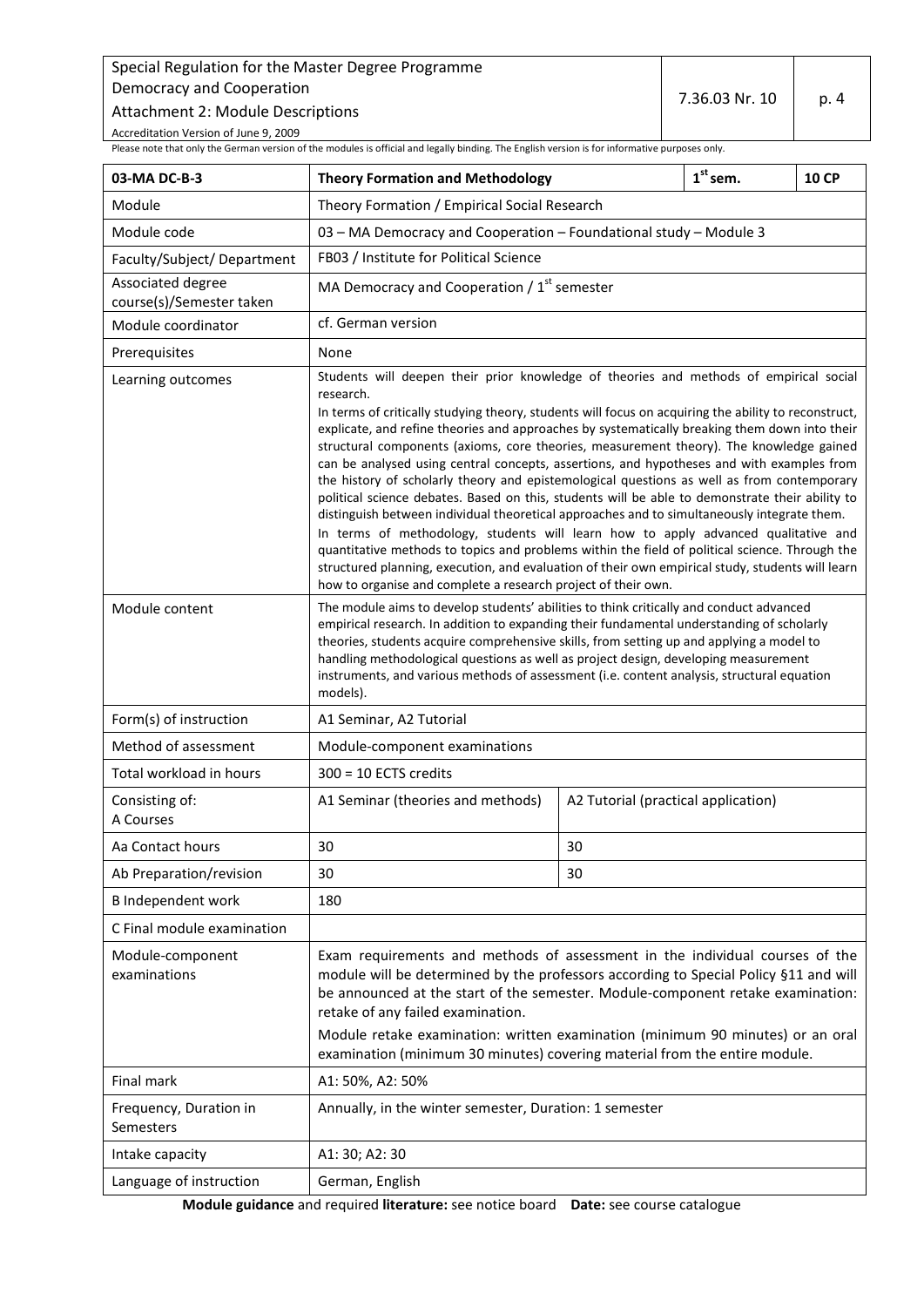7.36.03 Nr. 10  $\vert$  p. 5

Accreditation Version of June 9, 2009

<span id="page-4-0"></span>Please note that only the German version of the modules is official and legally binding. The English version is for informative purposes only.

| 03-MA DC-B-4                                  | $2^{nd}$ sem.<br><b>10 CP</b><br><b>International Cooperation</b>                                                                                                                                                                                                                                                                                                                                                                                                                                                           |               |  |  |  |
|-----------------------------------------------|-----------------------------------------------------------------------------------------------------------------------------------------------------------------------------------------------------------------------------------------------------------------------------------------------------------------------------------------------------------------------------------------------------------------------------------------------------------------------------------------------------------------------------|---------------|--|--|--|
| Module                                        | <b>International Cooperation</b>                                                                                                                                                                                                                                                                                                                                                                                                                                                                                            |               |  |  |  |
| Module code                                   | 03 - MA Democracy and Cooperation - Subject area - Module 4                                                                                                                                                                                                                                                                                                                                                                                                                                                                 |               |  |  |  |
| Faculty/Subject/Department                    | FB03 / Institute for Political Science                                                                                                                                                                                                                                                                                                                                                                                                                                                                                      |               |  |  |  |
| Associated degree<br>course(s)/Semester taken | MA Democracy and Cooperation / $2^{nd}$ semester                                                                                                                                                                                                                                                                                                                                                                                                                                                                            |               |  |  |  |
| Module coordinator                            | cf. German version                                                                                                                                                                                                                                                                                                                                                                                                                                                                                                          |               |  |  |  |
| Prerequisites                                 | Modules 1 and 2                                                                                                                                                                                                                                                                                                                                                                                                                                                                                                             |               |  |  |  |
| Learning outcomes                             | Students will be able to independently analyse trends and patterns of cooperation<br>and integration within international relations as well as their transformation at both<br>the regional and global level, with a particular focus on the European context. To that<br>end, students will apply practical methods of classical inquiry to study how to convert<br>the anarchistic structures in states and societies into cooperative structures and<br>systems.                                                         |               |  |  |  |
| Module content                                | Topics covered in the seminars include theorems of international systems of<br>organisation and governance, peace and conflict theory, transition and<br>transformation theory, worldviews and theories of organisation, political figures (in<br>particular in the EU), international regimes and organisations, interconnections<br>between democratic order/civil society and foreign policy with a focus on<br>democracy/civil society, and the democratisation of regional and international<br>organisational models. |               |  |  |  |
| Form(s) of instruction                        | A1 Seminar I, A2 Seminar II                                                                                                                                                                                                                                                                                                                                                                                                                                                                                                 |               |  |  |  |
| Method of assessment                          | Module-component examinations                                                                                                                                                                                                                                                                                                                                                                                                                                                                                               |               |  |  |  |
| Total workload in hours                       | $300 = 10$ ECTS credits                                                                                                                                                                                                                                                                                                                                                                                                                                                                                                     |               |  |  |  |
| Consisting of:<br>A Courses                   | A1 Seminar I                                                                                                                                                                                                                                                                                                                                                                                                                                                                                                                | A2 Seminar II |  |  |  |
| Aa Contact hours                              | 30                                                                                                                                                                                                                                                                                                                                                                                                                                                                                                                          | 30            |  |  |  |
| Ab Preparation/revision                       | 30                                                                                                                                                                                                                                                                                                                                                                                                                                                                                                                          | 30            |  |  |  |
| <b>B</b> Independent work                     | 180                                                                                                                                                                                                                                                                                                                                                                                                                                                                                                                         |               |  |  |  |
| C Final module examination                    |                                                                                                                                                                                                                                                                                                                                                                                                                                                                                                                             |               |  |  |  |
| Module-component<br>examinations              | Exam requirements and methods of assessment in the individual courses of the<br>module will be determined by the professors according to Special Policy §11 and<br>announced at the start of the semester.<br>Module-component retake examination: retake of any failed examination.<br>Module retake examination: written examination (minimum 90 minutes) or an oral<br>examination (minimum 30 minutes) covering material from the entire module.                                                                        |               |  |  |  |
| Final mark                                    | A1:50%<br>A2: 50%                                                                                                                                                                                                                                                                                                                                                                                                                                                                                                           |               |  |  |  |
| Frequency, Duration in                        | Annually, in the summer semester                                                                                                                                                                                                                                                                                                                                                                                                                                                                                            |               |  |  |  |
| <b>Semesters</b>                              | Duration: 1 semester                                                                                                                                                                                                                                                                                                                                                                                                                                                                                                        |               |  |  |  |
| Intake capacity                               | A1: 30; A2: 30                                                                                                                                                                                                                                                                                                                                                                                                                                                                                                              |               |  |  |  |
| Language of instruction                       | German, English                                                                                                                                                                                                                                                                                                                                                                                                                                                                                                             |               |  |  |  |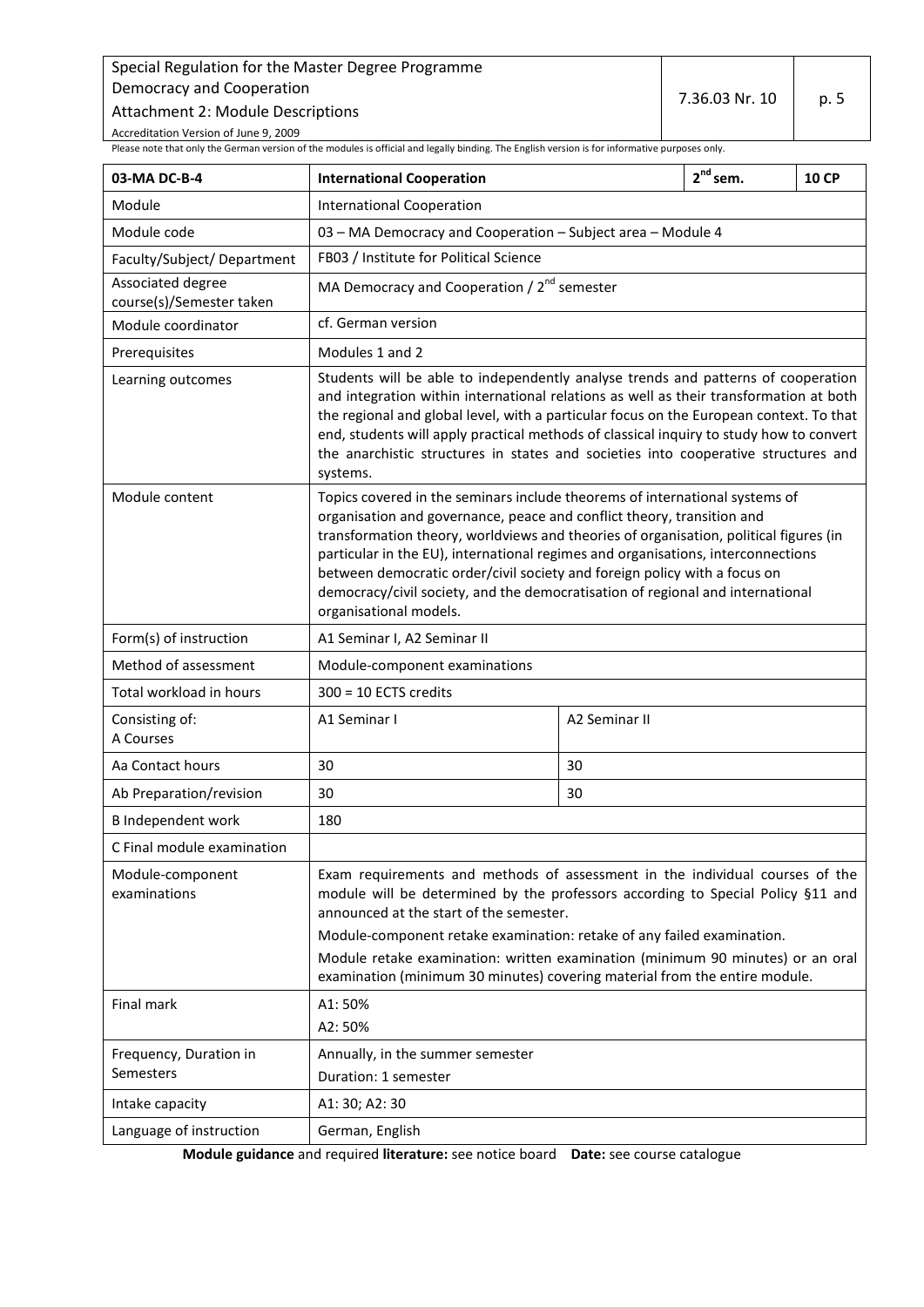Attachment 2: Module Descriptions

Accreditation Version of June 9, 2009

<span id="page-5-0"></span>Please note that only the German version of the modules is official and legally binding. The English version is for informative purposes only.

| 03-MA DC-T-5                                  | <b>Government and Governance</b>                                                                                                                                                                                                                                                                                                                                                                                                                                                                                                                                                                                                                                                                                                                                                                                                                                                |               | $2^{nd}/3^{rd}$ sem. | <b>10 CP</b> |
|-----------------------------------------------|---------------------------------------------------------------------------------------------------------------------------------------------------------------------------------------------------------------------------------------------------------------------------------------------------------------------------------------------------------------------------------------------------------------------------------------------------------------------------------------------------------------------------------------------------------------------------------------------------------------------------------------------------------------------------------------------------------------------------------------------------------------------------------------------------------------------------------------------------------------------------------|---------------|----------------------|--------------|
| Module                                        | Government and Governance                                                                                                                                                                                                                                                                                                                                                                                                                                                                                                                                                                                                                                                                                                                                                                                                                                                       |               |                      |              |
| Module code                                   | 03 - MA Democracy and Cooperation-Subject area - Module 5                                                                                                                                                                                                                                                                                                                                                                                                                                                                                                                                                                                                                                                                                                                                                                                                                       |               |                      |              |
| Faculty/Subject/ Department                   | FB03 / Institute for Political Science                                                                                                                                                                                                                                                                                                                                                                                                                                                                                                                                                                                                                                                                                                                                                                                                                                          |               |                      |              |
| Associated degree<br>course(s)/Semester taken | MA Democracy and Cooperation / 2 <sup>nd</sup> /3 <sup>rd</sup> semester                                                                                                                                                                                                                                                                                                                                                                                                                                                                                                                                                                                                                                                                                                                                                                                                        |               |                      |              |
| Module coordinator                            | cf. German version                                                                                                                                                                                                                                                                                                                                                                                                                                                                                                                                                                                                                                                                                                                                                                                                                                                              |               |                      |              |
| Prerequisites                                 | Modules 1 and 2                                                                                                                                                                                                                                                                                                                                                                                                                                                                                                                                                                                                                                                                                                                                                                                                                                                                 |               |                      |              |
| Learning outcomes                             | Students will understand the most important aspects of governmental studies. They will be<br>able to independently and competently discuss and, in particular cases, apply those aspects in<br>relation to today's global challenges and the relativisation of national systems of governance.<br>Students will be familiar with the main theories of governance, federal control (hierarchy, the<br>market, negotiation, cooperation, networks, etc.), and administration and coordination in<br>terms of the nation as a whole as well as between society and the state. By the end of the<br>course, students will be able to recognise and analyse connections between new forms of<br>cooperation resulting from different methods of governance and changes in the form and<br>quality of democracies.                                                                    |               |                      |              |
| Module content                                | The seminars cover (comparatively, to an extent) institutions, political figures, and processes<br>of contemporary systems of governance. Subjects to be discussed include the possibilities and<br>limits of public action and the influence of interest groups and other non-state agents at local,<br>regional, national, and transnational levels. In studying these topics, students will analyse<br>questions of political and social structures and of expertise and decision-making abilities. Of<br>particular interest will be governance in multi-level systems (in particular the EU and federal<br>states) and developments in supra- and subnational regionalisation (including<br>decentralisation), since the connection between a greater need for cooperation and<br>coordination and theoretical/practical democratic consequences is of growing importance. |               |                      |              |
| Form(s) of instruction                        | A1 Seminar I, A2 Seminar II                                                                                                                                                                                                                                                                                                                                                                                                                                                                                                                                                                                                                                                                                                                                                                                                                                                     |               |                      |              |
| Method of assessment                          | Module-component examinations                                                                                                                                                                                                                                                                                                                                                                                                                                                                                                                                                                                                                                                                                                                                                                                                                                                   |               |                      |              |
| Total workload in hours                       | $300 = 10$ ECTS credits                                                                                                                                                                                                                                                                                                                                                                                                                                                                                                                                                                                                                                                                                                                                                                                                                                                         |               |                      |              |
| Consisting of:<br>A Courses                   | A1 Seminar I                                                                                                                                                                                                                                                                                                                                                                                                                                                                                                                                                                                                                                                                                                                                                                                                                                                                    | A2 Seminar II |                      |              |
| Aa Contact hours                              | 30                                                                                                                                                                                                                                                                                                                                                                                                                                                                                                                                                                                                                                                                                                                                                                                                                                                                              | 30            |                      |              |
| Ab Preparation/revision                       | 30                                                                                                                                                                                                                                                                                                                                                                                                                                                                                                                                                                                                                                                                                                                                                                                                                                                                              | 30            |                      |              |
| <b>B</b> Independent work                     | 180                                                                                                                                                                                                                                                                                                                                                                                                                                                                                                                                                                                                                                                                                                                                                                                                                                                                             |               |                      |              |
| C Final module examination                    |                                                                                                                                                                                                                                                                                                                                                                                                                                                                                                                                                                                                                                                                                                                                                                                                                                                                                 |               |                      |              |
| Module-component<br>examinations              | Exam requirements and methods of assessment in the individual courses of the<br>module will be determined by the professors according to Special Policy §11 and<br>announced at the start of the semester.<br>Module-component retake examination: retake of any failed examination.<br>Module retake examination: written examination (minimum 90 minutes) or an oral<br>examination (minimum 30 minutes) covering material from the entire module.                                                                                                                                                                                                                                                                                                                                                                                                                            |               |                      |              |
| Final mark                                    | A1: 50%, A2: 50%                                                                                                                                                                                                                                                                                                                                                                                                                                                                                                                                                                                                                                                                                                                                                                                                                                                                |               |                      |              |
| Frequency, Duration in<br>Semesters           | Every semester<br>Duration: 1 semester                                                                                                                                                                                                                                                                                                                                                                                                                                                                                                                                                                                                                                                                                                                                                                                                                                          |               |                      |              |
| Intake capacity                               | A1 and A2: 30                                                                                                                                                                                                                                                                                                                                                                                                                                                                                                                                                                                                                                                                                                                                                                                                                                                                   |               |                      |              |
| Language of instruction                       | German, English                                                                                                                                                                                                                                                                                                                                                                                                                                                                                                                                                                                                                                                                                                                                                                                                                                                                 |               |                      |              |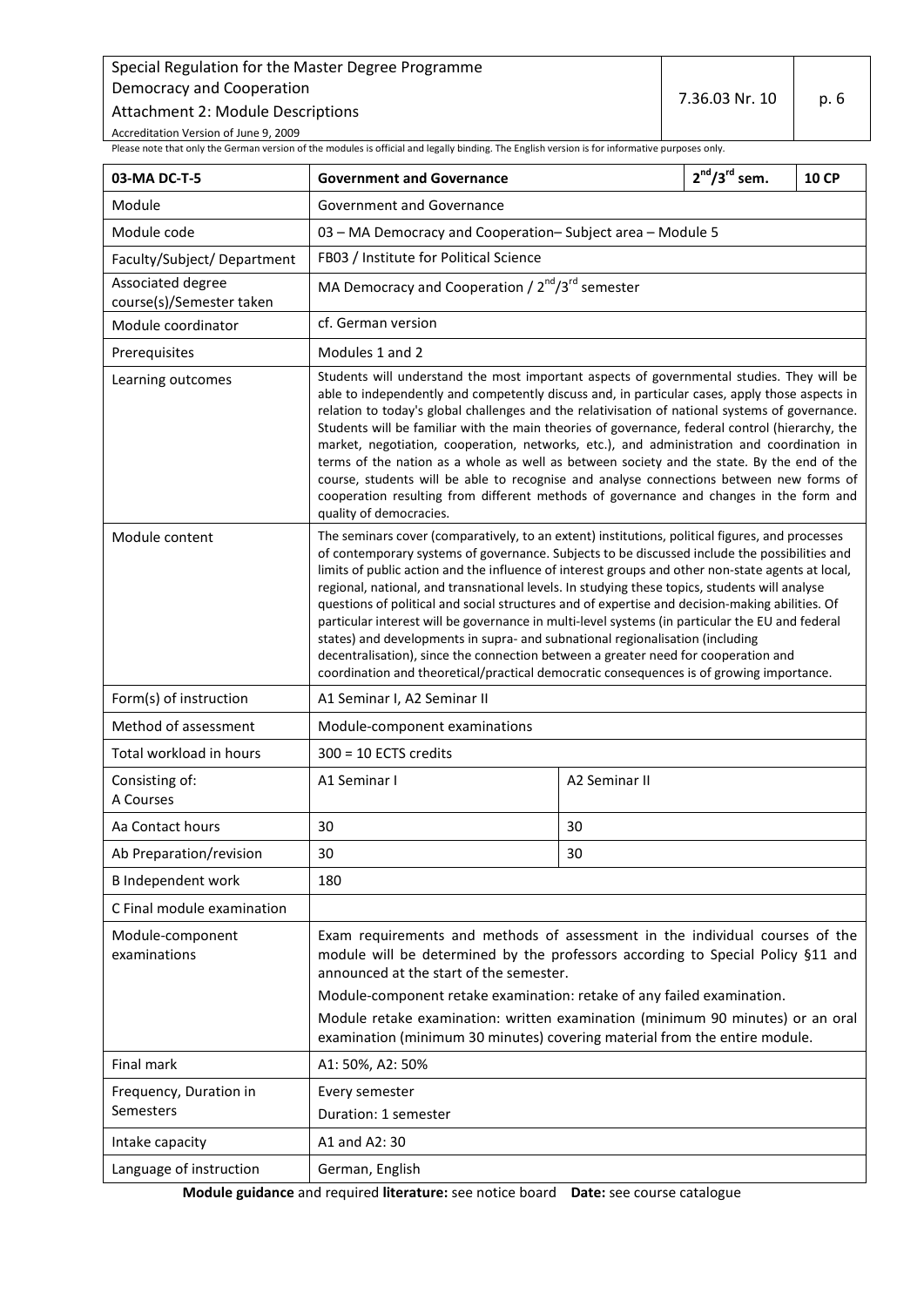Attachment 2: Module Descriptions

Accreditation Version of June 9, 2009

<span id="page-6-0"></span>Please note that only the German version of the modules is official and legally binding. The English version is for informative purposes only.

| 03-MA DC-T-6                                  | <b>Norms and Institutions</b>                                                                                                                                                                                                                                                                                                                                                                                                                                                                                                                                                                                                                                                                                                                                                                                                                                                                                                                                                                                                       |               | $2^{nd}/3^{rd}$ sem. | <b>10 CP</b> |
|-----------------------------------------------|-------------------------------------------------------------------------------------------------------------------------------------------------------------------------------------------------------------------------------------------------------------------------------------------------------------------------------------------------------------------------------------------------------------------------------------------------------------------------------------------------------------------------------------------------------------------------------------------------------------------------------------------------------------------------------------------------------------------------------------------------------------------------------------------------------------------------------------------------------------------------------------------------------------------------------------------------------------------------------------------------------------------------------------|---------------|----------------------|--------------|
| Module                                        | Norms and Institutions                                                                                                                                                                                                                                                                                                                                                                                                                                                                                                                                                                                                                                                                                                                                                                                                                                                                                                                                                                                                              |               |                      |              |
| Module code                                   | 03 - MA Democracy and Cooperation-Subject area - Module 6                                                                                                                                                                                                                                                                                                                                                                                                                                                                                                                                                                                                                                                                                                                                                                                                                                                                                                                                                                           |               |                      |              |
| Faculty/Subject/Department                    | FB03 / Institute for Political Science                                                                                                                                                                                                                                                                                                                                                                                                                                                                                                                                                                                                                                                                                                                                                                                                                                                                                                                                                                                              |               |                      |              |
| Associated degree<br>course(s)/Semester taken | MA Democracy and Cooperation / 2 <sup>nd</sup> /3 <sup>rd</sup> semester                                                                                                                                                                                                                                                                                                                                                                                                                                                                                                                                                                                                                                                                                                                                                                                                                                                                                                                                                            |               |                      |              |
| Module coordinator                            | cf. German version                                                                                                                                                                                                                                                                                                                                                                                                                                                                                                                                                                                                                                                                                                                                                                                                                                                                                                                                                                                                                  |               |                      |              |
| Prerequisites                                 | Modules 1 and 2                                                                                                                                                                                                                                                                                                                                                                                                                                                                                                                                                                                                                                                                                                                                                                                                                                                                                                                                                                                                                     |               |                      |              |
| Learning outcomes                             | Students will become familiar with key political and societal norms and the corresponding<br>institutional models and be able to assess them at all political levels (local, national,<br>continental/regional, international) in terms of their rights, performance, and potential for<br>conflict. Students will thereby gain a fundamental understanding of political systems that will<br>qualify them for independent work analysing institutions and normative political theory.                                                                                                                                                                                                                                                                                                                                                                                                                                                                                                                                              |               |                      |              |
| Module content                                | The first seminar deals with the normative principles of democratic societies (e.g. liberty,<br>equality, solidarity, justice, rights vs. duties, the misguided vs. the virtuous, individual vs.<br>collective, etc.) from perspectives based on history, democratic theory, and/or institutional<br>analysis. The focus will be whether and how norms are brought into inter-governmental and<br>societal relations and, in particular, how the norms take root as fundamental principles in<br>those relationships.<br>The second seminar explores these topics in depth, with a focus on societal problems and<br>topics such as national and transnational constitutional history and politics; intra-societal,<br>regional, and global standardisation processes; international regime and negotiation<br>structuring; decision theories; etc. The seminar also considers the concept of good governance<br>as it applies to the horizontal and vertical cooperative relationships within and between states<br>and societies. |               |                      |              |
| Form(s) of instruction                        | A1 Seminar I, A2 Seminar II                                                                                                                                                                                                                                                                                                                                                                                                                                                                                                                                                                                                                                                                                                                                                                                                                                                                                                                                                                                                         |               |                      |              |
| Method of assessment                          | Module-component examinations                                                                                                                                                                                                                                                                                                                                                                                                                                                                                                                                                                                                                                                                                                                                                                                                                                                                                                                                                                                                       |               |                      |              |
| Total workload in hours                       | $300 = 10$ ECTS credits                                                                                                                                                                                                                                                                                                                                                                                                                                                                                                                                                                                                                                                                                                                                                                                                                                                                                                                                                                                                             |               |                      |              |
| Consisting of:<br>A Courses                   | A1 Seminar I                                                                                                                                                                                                                                                                                                                                                                                                                                                                                                                                                                                                                                                                                                                                                                                                                                                                                                                                                                                                                        | A2 Seminar II |                      |              |
| Aa Contact hours                              | 30                                                                                                                                                                                                                                                                                                                                                                                                                                                                                                                                                                                                                                                                                                                                                                                                                                                                                                                                                                                                                                  | 30            |                      |              |
| Ab Preparation/revision                       | 30                                                                                                                                                                                                                                                                                                                                                                                                                                                                                                                                                                                                                                                                                                                                                                                                                                                                                                                                                                                                                                  | 30            |                      |              |
| <b>B</b> Independent work                     | 180                                                                                                                                                                                                                                                                                                                                                                                                                                                                                                                                                                                                                                                                                                                                                                                                                                                                                                                                                                                                                                 |               |                      |              |
| C Final module examination                    |                                                                                                                                                                                                                                                                                                                                                                                                                                                                                                                                                                                                                                                                                                                                                                                                                                                                                                                                                                                                                                     |               |                      |              |
| Module-component<br>examinations              | A1: Written assignment<br>A2: Written assignment<br>Module-component retake examination: retake of any failed examinations within 14<br>days.<br>Module retake examination: written examination (minimum 90 minutes) or oral<br>examination (minimum 30 minutes) covering content from the entire module.                                                                                                                                                                                                                                                                                                                                                                                                                                                                                                                                                                                                                                                                                                                           |               |                      |              |
| Final mark                                    | A1: 50%, A2: 50%                                                                                                                                                                                                                                                                                                                                                                                                                                                                                                                                                                                                                                                                                                                                                                                                                                                                                                                                                                                                                    |               |                      |              |
| Frequency, Duration in<br>Semesters           | Every semester<br>Duration: 1 semester                                                                                                                                                                                                                                                                                                                                                                                                                                                                                                                                                                                                                                                                                                                                                                                                                                                                                                                                                                                              |               |                      |              |
| Intake capacity                               | A1: 30; A2: 30                                                                                                                                                                                                                                                                                                                                                                                                                                                                                                                                                                                                                                                                                                                                                                                                                                                                                                                                                                                                                      |               |                      |              |
| Language of instruction                       | German, English                                                                                                                                                                                                                                                                                                                                                                                                                                                                                                                                                                                                                                                                                                                                                                                                                                                                                                                                                                                                                     |               |                      |              |

**Module guidance** and required **literature:** see notice board **Date:** see course catalogue

7.36.03 Nr. 10  $\vert$  p. 7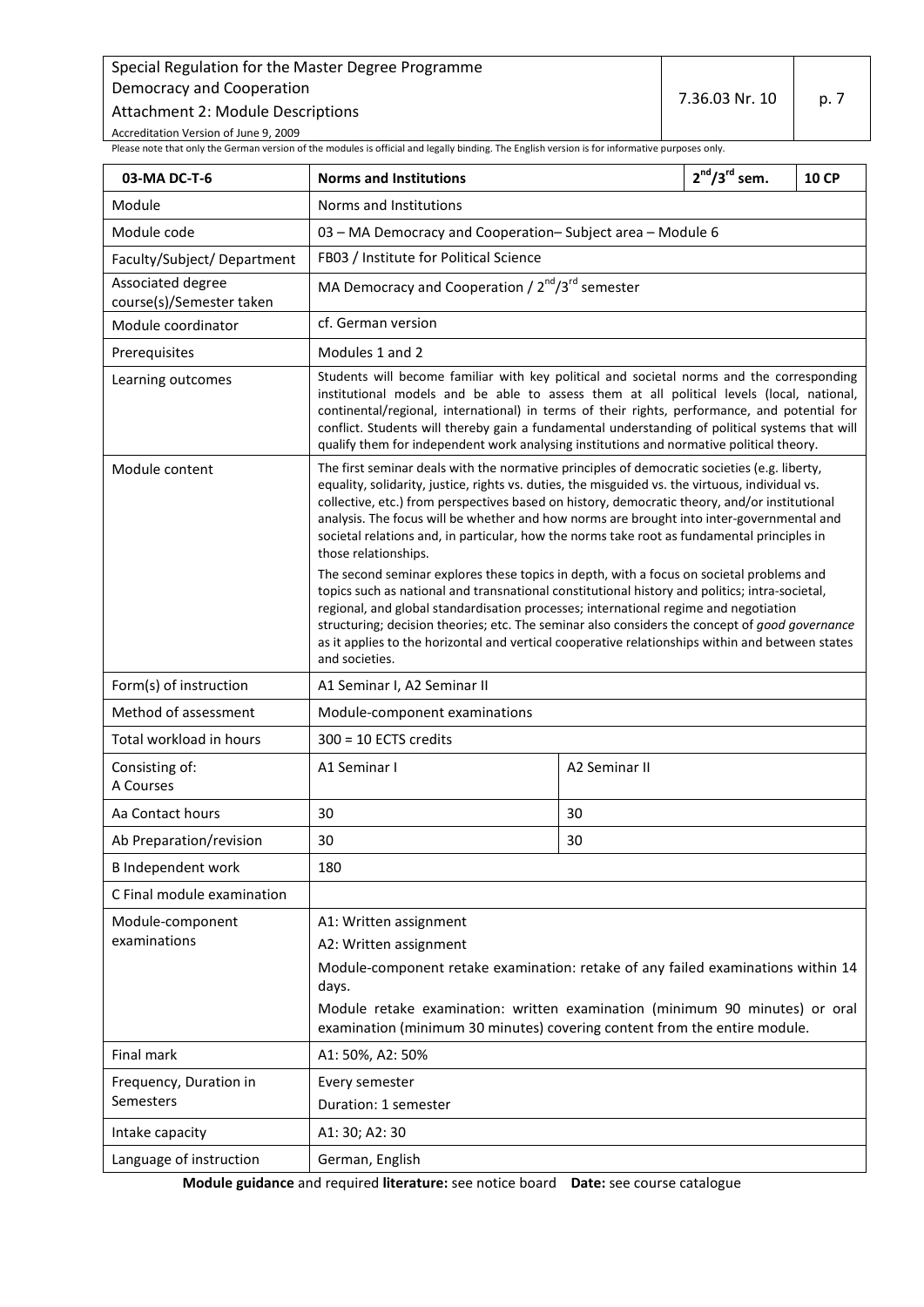7.36.03 Nr. 10 p. 8

Accreditation Version of June 9, 2009

<span id="page-7-0"></span>Please note that only the German version of the modules is official and legally binding. The English version is for informative purposes only.

| 03-MA DC-T-7                                  | <b>Policies</b>                                                                                                                                                                                                                                                                                                                                                                                                                                     |                                                                          | $2^{nd}/3^{rd}$ sem. | <b>10 CP</b> |
|-----------------------------------------------|-----------------------------------------------------------------------------------------------------------------------------------------------------------------------------------------------------------------------------------------------------------------------------------------------------------------------------------------------------------------------------------------------------------------------------------------------------|--------------------------------------------------------------------------|----------------------|--------------|
| Module                                        | Policies                                                                                                                                                                                                                                                                                                                                                                                                                                            |                                                                          |                      |              |
| Module code                                   |                                                                                                                                                                                                                                                                                                                                                                                                                                                     | 03 - MA Democracy and Cooperation-Subject area - Module 7                |                      |              |
| Faculty/Subject/Department                    | FB03 / Institute for Political Science                                                                                                                                                                                                                                                                                                                                                                                                              |                                                                          |                      |              |
| Associated degree<br>course(s)/Semester taken |                                                                                                                                                                                                                                                                                                                                                                                                                                                     | MA Democracy and Cooperation / 2 <sup>nd</sup> /3 <sup>rd</sup> semester |                      |              |
| Module coordinator                            | cf. German version                                                                                                                                                                                                                                                                                                                                                                                                                                  |                                                                          |                      |              |
| Prerequisites                                 | Modules 1 and 2                                                                                                                                                                                                                                                                                                                                                                                                                                     |                                                                          |                      |              |
| Learning outcomes                             | Students will develop an understanding of important concerns facing democratic<br>theory and participation concepts in terms of differing forms of governance in a<br>particular policy area. Students will become competent in critically discussing the<br>processes and forms of institutionalisation related to the general topics of<br>democracy and cooperation; they will also develop proposals for contributions to<br>material policies. |                                                                          |                      |              |
| Module content                                | In this module, students have the opportunity to learn about developments in<br>various policy fields (e.g. development policy, gender equality policy, media policy,<br>social policy). Instead of studying the policy that may happen to be most hotly<br>debated at the moment, the focus will be more generally on clarifying questions of<br>democracy and cooperation in terms of practical application.                                      |                                                                          |                      |              |
| Form(s) of instruction                        | A1 Seminar I, A2 Seminar II                                                                                                                                                                                                                                                                                                                                                                                                                         |                                                                          |                      |              |
| Method of assessment                          | Module-component examinations                                                                                                                                                                                                                                                                                                                                                                                                                       |                                                                          |                      |              |
| Total workload in hours                       | $300 = 10$ ECTS credits                                                                                                                                                                                                                                                                                                                                                                                                                             |                                                                          |                      |              |
| Consisting of:<br>A Courses                   | A1 Seminar I                                                                                                                                                                                                                                                                                                                                                                                                                                        | A2 Seminar II                                                            |                      |              |
| Aa Contact hours                              | 30                                                                                                                                                                                                                                                                                                                                                                                                                                                  | 30                                                                       |                      |              |
| Ab Preparation/revision                       | 90                                                                                                                                                                                                                                                                                                                                                                                                                                                  | 90                                                                       |                      |              |
| <b>B</b> Independent work                     | 60 (extended readings)                                                                                                                                                                                                                                                                                                                                                                                                                              |                                                                          |                      |              |
| C Final module examination                    |                                                                                                                                                                                                                                                                                                                                                                                                                                                     |                                                                          |                      |              |
| Module-component<br>examinations              | Exam requirements and methods of assessment in the individual courses of the<br>module will be determined by the professors according to Special Policy §11 and<br>announced at the start of the semester.<br>A1 and A2: oral or written examination depending on the number of students in<br>the module.                                                                                                                                          |                                                                          |                      |              |
|                                               | Module-component retake examination: retake of any failed examinations.<br>Module retake examination: written examination (minimum 90 minutes) or an oral<br>examination (minimum 30 minutes) covering material from the entire module.                                                                                                                                                                                                             |                                                                          |                      |              |
| Final mark                                    | A1:50%<br>A2: 50%                                                                                                                                                                                                                                                                                                                                                                                                                                   |                                                                          |                      |              |
| Frequency, Duration in<br>Semesters           | Every semester<br>Duration: 1 semester                                                                                                                                                                                                                                                                                                                                                                                                              |                                                                          |                      |              |
| Intake capacity                               | A1: 30; A2: 30                                                                                                                                                                                                                                                                                                                                                                                                                                      |                                                                          |                      |              |
| Language of instruction                       | German, English                                                                                                                                                                                                                                                                                                                                                                                                                                     |                                                                          |                      |              |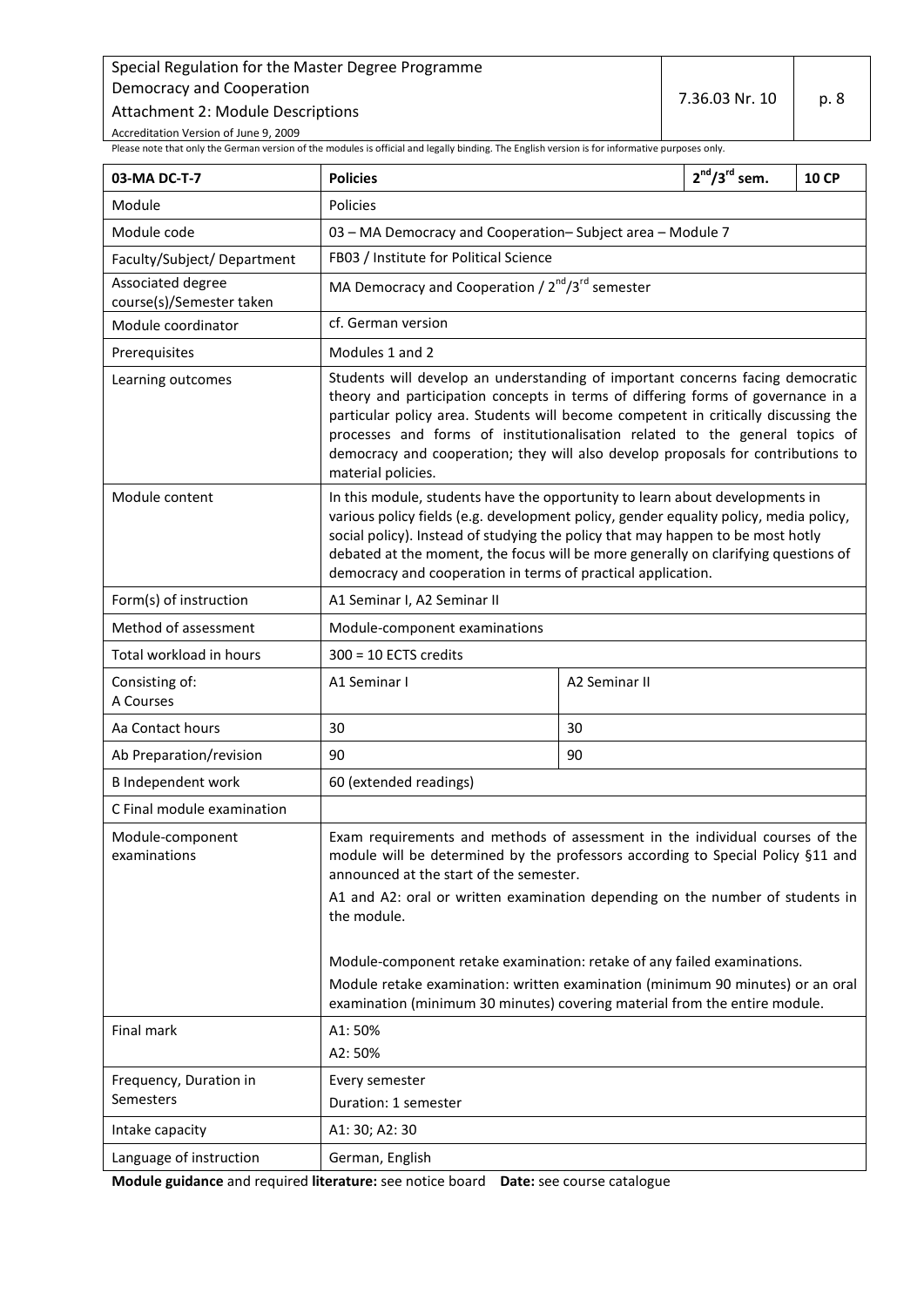Attachment 2: Module Descriptions

Accreditation Version of June 9, 2009

<span id="page-8-0"></span>Please note that only the German version of the modules is official and legally binding. The English version is for informative purposes only.

| 03-MA DC-T-8                                  | <b>Problems and Processes</b>                                                                                                                                                                                                                                                                                                                                                                                                                                                                                                                                                                                                                      |               | $2^{nd}/3^{rd}$ sem. | <b>10 CP</b> |  |
|-----------------------------------------------|----------------------------------------------------------------------------------------------------------------------------------------------------------------------------------------------------------------------------------------------------------------------------------------------------------------------------------------------------------------------------------------------------------------------------------------------------------------------------------------------------------------------------------------------------------------------------------------------------------------------------------------------------|---------------|----------------------|--------------|--|
| Module                                        | <b>Problems and Processes</b>                                                                                                                                                                                                                                                                                                                                                                                                                                                                                                                                                                                                                      |               |                      |              |  |
| Module code                                   | 03 - MA Democracy and Cooperation-Subject area - Module 8                                                                                                                                                                                                                                                                                                                                                                                                                                                                                                                                                                                          |               |                      |              |  |
| Faculty/Subject/Department                    | FB03 / Institute for Political Science                                                                                                                                                                                                                                                                                                                                                                                                                                                                                                                                                                                                             |               |                      |              |  |
| Associated degree<br>course(s)/Semester taken | MA Democracy and Cooperation / 2 <sup>nd</sup> /3 <sup>rd</sup> semester                                                                                                                                                                                                                                                                                                                                                                                                                                                                                                                                                                           |               |                      |              |  |
| Module coordinator                            | cf. German version                                                                                                                                                                                                                                                                                                                                                                                                                                                                                                                                                                                                                                 |               |                      |              |  |
| Prerequisites                                 | Modules 1 and 2                                                                                                                                                                                                                                                                                                                                                                                                                                                                                                                                                                                                                                    |               |                      |              |  |
| Learning outcomes                             | Students will learn to analyse conflicts within and between democracies and non-<br>democratic systems of government, to diagnose problems related to those conflicts,<br>and to formulate potential plans to manage those problems. They will be able to<br>determine the theoretical and practical conditions necessary for constructive and<br>cooperative work on conflicts in the areas of leadership, security, and welfare. They<br>will recognise the relevance of and the possible overlaps between internal societal<br>conflicts and international conflicts.                                                                           |               |                      |              |  |
| Module content                                | Topics covered in the seminars include democratisation and de-democratisation;<br>processes of change in terms of the market and politics; peace and development<br>processes; transformation and transition (in Eastern Europe and outside of Europe);<br>lines of societal and political conflict in the national, transnational, and international<br>realms; changes in national sovereignty; debates surrounding selected topics (human<br>rights, citizenship, security, resources and the public good, etc.); democratic norms;<br>and principles of organisation related to forms of action for societal and international<br>cooperation. |               |                      |              |  |
| Form(s) of instruction                        | A1 Seminar I<br>A2 Seminar II                                                                                                                                                                                                                                                                                                                                                                                                                                                                                                                                                                                                                      |               |                      |              |  |
| Method of assessment                          | Module-component examinations                                                                                                                                                                                                                                                                                                                                                                                                                                                                                                                                                                                                                      |               |                      |              |  |
| Total workload in hours                       | $300 = 10$ ECTS credits                                                                                                                                                                                                                                                                                                                                                                                                                                                                                                                                                                                                                            |               |                      |              |  |
| Consisting of:<br>A Courses                   | A1 Seminar I                                                                                                                                                                                                                                                                                                                                                                                                                                                                                                                                                                                                                                       | A2 Seminar II |                      |              |  |
| Aa Contact hours                              | 30                                                                                                                                                                                                                                                                                                                                                                                                                                                                                                                                                                                                                                                 | 30            |                      |              |  |
| Ab Preparation/revision                       | 90                                                                                                                                                                                                                                                                                                                                                                                                                                                                                                                                                                                                                                                 | 90            |                      |              |  |
| <b>B</b> Independent work                     | 60 (extended readings)                                                                                                                                                                                                                                                                                                                                                                                                                                                                                                                                                                                                                             |               |                      |              |  |
| C Final module examination                    |                                                                                                                                                                                                                                                                                                                                                                                                                                                                                                                                                                                                                                                    |               |                      |              |  |
| Module-component<br>examinations              | Exam requirements and methods of assessment in the individual courses of the<br>module will be determined by the professors according to Special Policy §11 and<br>announced at the start of the semester.<br>Module-component retake examination: retake of any failed examinations.<br>Module retake examination: written examination (minimum 90 minutes) or an oral<br>examination (minimum 30 minutes) covering material from the entire module.                                                                                                                                                                                              |               |                      |              |  |
| Final mark                                    | A1: 50%, A2: 50%                                                                                                                                                                                                                                                                                                                                                                                                                                                                                                                                                                                                                                   |               |                      |              |  |
| Frequency, Duration in                        | Every semester                                                                                                                                                                                                                                                                                                                                                                                                                                                                                                                                                                                                                                     |               |                      |              |  |
| Semesters                                     | Duration: 1 semester                                                                                                                                                                                                                                                                                                                                                                                                                                                                                                                                                                                                                               |               |                      |              |  |
| Intake capacity                               | A1: 30, A2: 30                                                                                                                                                                                                                                                                                                                                                                                                                                                                                                                                                                                                                                     |               |                      |              |  |
| Language of instruction                       | German, English                                                                                                                                                                                                                                                                                                                                                                                                                                                                                                                                                                                                                                    |               |                      |              |  |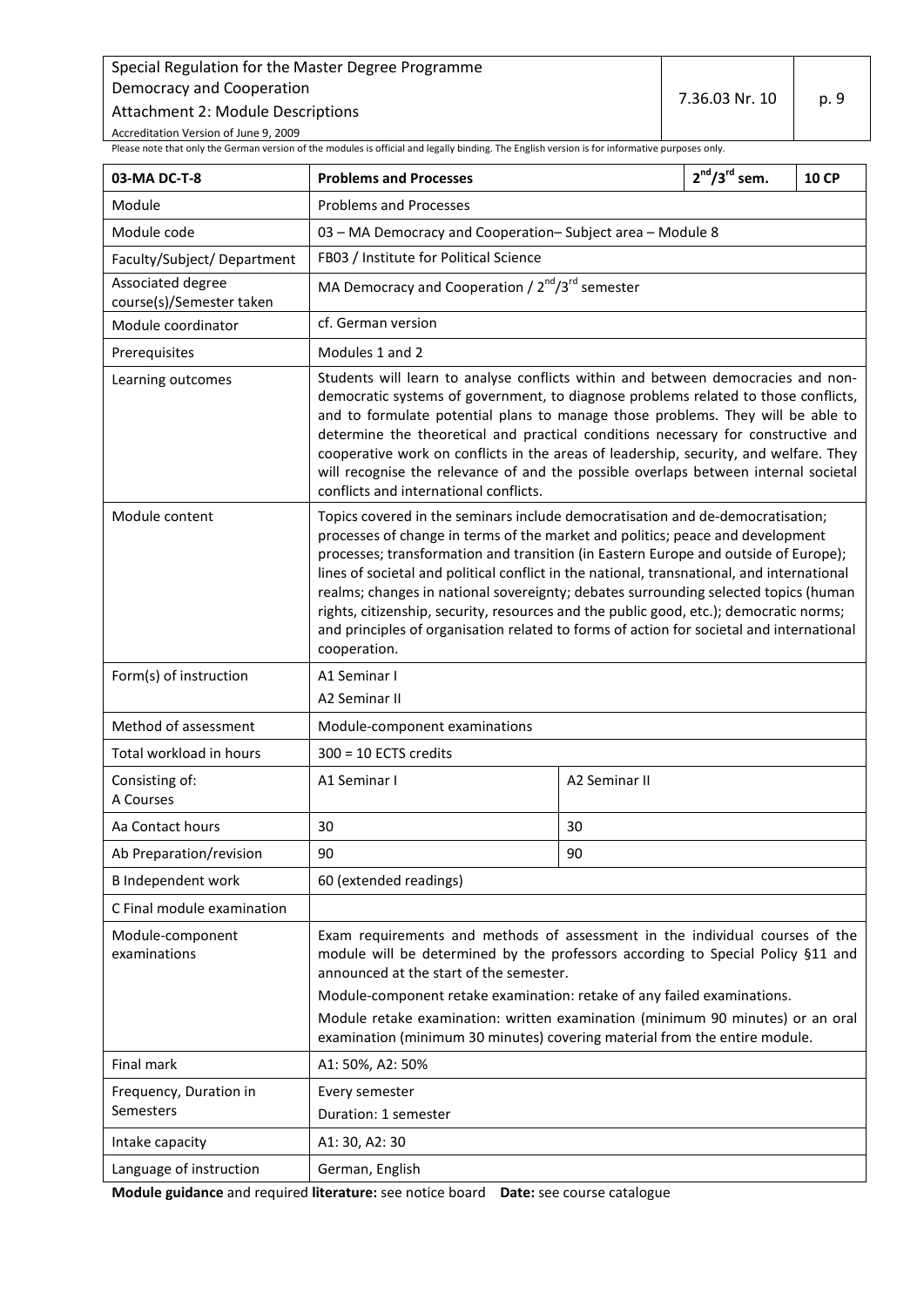7.36.03 Nr. 10 p. 10

Accreditation Version of June 9, 2009

<span id="page-9-0"></span>Please note that only the German version of the modules is official and legally binding. The English version is for informative purposes only.

| 03-MA DC-P-9                                  | <b>Practical Training</b>                                                                                                                                                                                                                                                                                                                                                                                                                   |                                                  | $2^{nd}$ sem. | <b>10 CP</b> |
|-----------------------------------------------|---------------------------------------------------------------------------------------------------------------------------------------------------------------------------------------------------------------------------------------------------------------------------------------------------------------------------------------------------------------------------------------------------------------------------------------------|--------------------------------------------------|---------------|--------------|
| Module                                        | <b>Practical Training</b>                                                                                                                                                                                                                                                                                                                                                                                                                   |                                                  |               |              |
| Module code                                   | 03 - MA Democracy and Cooperation - Practical study - Module 9                                                                                                                                                                                                                                                                                                                                                                              |                                                  |               |              |
| Faculty/Subject/Department                    | FB03 / Institute for Political Science                                                                                                                                                                                                                                                                                                                                                                                                      |                                                  |               |              |
| Associated degree<br>course(s)/Semester taken |                                                                                                                                                                                                                                                                                                                                                                                                                                             | MA Democracy and Cooperation / $2^{nd}$ semester |               |              |
| Module coordinator                            | cf. German version                                                                                                                                                                                                                                                                                                                                                                                                                          |                                                  |               |              |
| Prerequisites                                 | Modules 1 and 2                                                                                                                                                                                                                                                                                                                                                                                                                             |                                                  |               |              |
| Learning outcomes                             | The work placement module prepares students for the beginning of their careers and<br>the specific requirements they will be expected to fulfil. It supports the practical aims<br>of the study programme and serves as an orientation for students transitioning into<br>the professional world. Students will make connections between the content from<br>their studies and possible practical applications outside of the university.   |                                                  |               |              |
| Module content                                | The work placement helps students combine scholarly material with concrete<br>applications and establish contact with representatives in the professional field.<br>Along with fulfilling formal requirements (by attending career fairs, etc.), students<br>will also discuss the transition from academic to professional work.<br>The work placement report documents each student's tasks and their relationship to<br>his/her studies. |                                                  |               |              |
| Form(s) of instruction                        | A1 Work placement course (block of courses)<br>A2 Work placement according to arrangement, minimum 6 weeks duration                                                                                                                                                                                                                                                                                                                         |                                                  |               |              |
| Method of assessment                          | Module-component examinations                                                                                                                                                                                                                                                                                                                                                                                                               |                                                  |               |              |
| Total workload in hours                       | $300 = 10$ ECTS credits                                                                                                                                                                                                                                                                                                                                                                                                                     |                                                  |               |              |
| Consisting of:<br>A Courses                   | A1 Work placement course                                                                                                                                                                                                                                                                                                                                                                                                                    | A2 Work placement                                |               |              |
| Aa Contact hours                              | 10                                                                                                                                                                                                                                                                                                                                                                                                                                          | 240                                              |               |              |
| Ab Preparation/revision                       |                                                                                                                                                                                                                                                                                                                                                                                                                                             |                                                  |               |              |
| <b>B</b> Independent work                     | 50 (organising the work placement position, completion of work placement report)                                                                                                                                                                                                                                                                                                                                                            |                                                  |               |              |
| C Final module examination                    |                                                                                                                                                                                                                                                                                                                                                                                                                                             |                                                  |               |              |
| Module-component<br>examinations              | A2: Composition of work placement report.<br>Module retake examination: students must rewrite or revise their work placement<br>report or complete the work placement a second time. More details can be found in                                                                                                                                                                                                                           |                                                  |               |              |
|                                               | the work placement regulations.                                                                                                                                                                                                                                                                                                                                                                                                             |                                                  |               |              |
| Final mark                                    | The work placement report will not receive a specific mark; instead, it will be graded<br>pass/fail.<br>The mark for this module does not contribute to a student's overall mark.                                                                                                                                                                                                                                                           |                                                  |               |              |
| Frequency, Duration in                        | Annually, in the summer semester                                                                                                                                                                                                                                                                                                                                                                                                            |                                                  |               |              |
| Semesters                                     | Duration: 1 semester                                                                                                                                                                                                                                                                                                                                                                                                                        |                                                  |               |              |
| Intake capacity                               | A1:30                                                                                                                                                                                                                                                                                                                                                                                                                                       |                                                  |               |              |
| Language of instruction                       | German, English                                                                                                                                                                                                                                                                                                                                                                                                                             |                                                  |               |              |